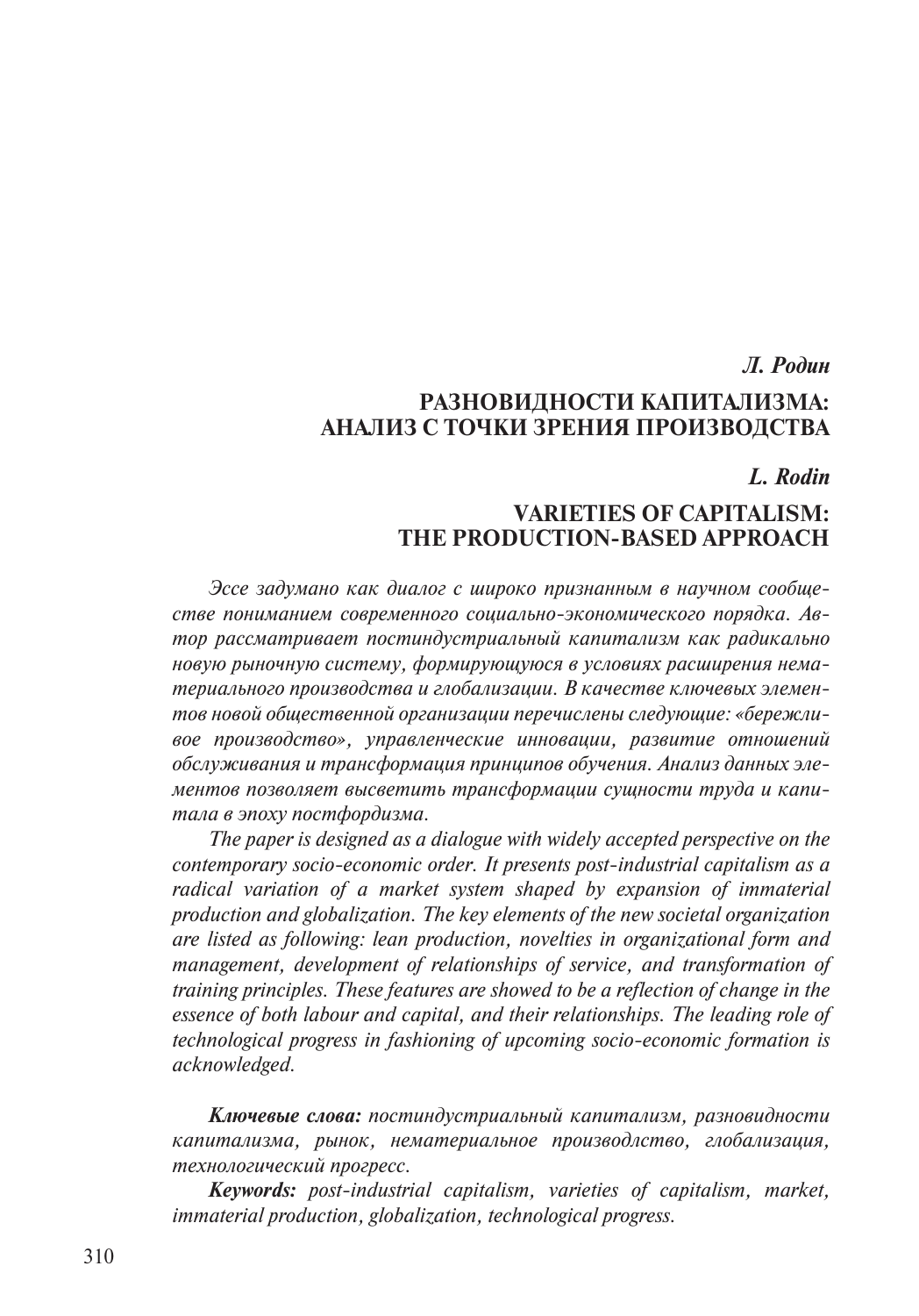With the collapse of the Soviet Block in the end of passed century, it appeared obvious for many scholars that capitalism is the only historically approved economic design for modern civilization (Fukuyama 1992). Impressive intellectual efforts where put in exploring contemporary experiences with market-oriented systems around the world. It eventually resulted in the indication of two major types of capitalism, i.e. regulatory capitalism developed, for instance, in Germany, and liberal capitalism represented by the American case (Hall, Soskice 2001). The related discussion emphasized on the issue of "convergence versus divergence" living apart the fact that Keynesian approach was firstly introduced in the United States at the turn of 1950s and only later adopted in Europe. This historical perspective allows understanding possible versions of socio-economic formation as to be distributed between state-leading and business-leading models. In other word, all advanced capitalist countries employ both approaches but at different times, with distinctive particularities and diverse effects. This paper makes an attempt to present radical variation of an entrepreneurial society. It looks upon the dominating mode of production rather than on the prevailing type of distribution as it was assumed in previous studies. I stress on socio-political transformation brought about by expansion of post-industrialization and globalization. Arguments developed by postmodern Marxists and contemporary public critical intellectuals are supposed to provide a theoretical framework of the conversation.

The mode of production has been traditionally considered as a foundation of socio-economic organization and operation (Marx 1986). The last decades were marked by various attempts from the side of economists and social sciences scholarship to analyze and conceptualize the transformation of existing social order towards socalled post-Fordism, post-industrialism, "new economy", "new capitalism," "disorganized capitalism," the order of "flexible accumulation" (Hall 1988; Bell 1973; Harvey 1988; Harvey, Scott 1989; Lash, Urry 1993; Urry 1988; others). The new economic paradigm is described in terms of shift from the rigid mass production of standardized material goods to flexible smaller-scale manufacturing of high quality diversified items, various services and information. This change is associated with a set of correspondent novelties in economic logic more general and in organization/ management of individual enterprises which eventually affect several other social domains, including public politics and education (Ritzer 2000, 2004). Additionally, post-industrial age of production is said to manifest itself in decomposition of class structure and modification of the occupational system (Florida 2002; Hard, Negri 2000). Let us have a close look to the main features of post-Fordism which are often associated with rapid progress in technology and communication (Castells 1996; Ritzer 2000; others).

First, flexible and highly adaptive "just-in-time" or *lean* strategy based on the principle of increasing efficiency in management of the "needed parts to a manufacturing operation" tends to replace former Fordist "just-in-case" system stacked with problems of stiffity and overproduction (Ritzer 2004: 34). As believed by scholars, lean production is supposed to become one of the crucial elements of the new economy allowing pluralization of created values and overcoming previously inescapable treat of crises. Hard and Negri (2000) explained the principle of the lean production by confronting Fordist and Toyotist models employed in automobile industry. According to the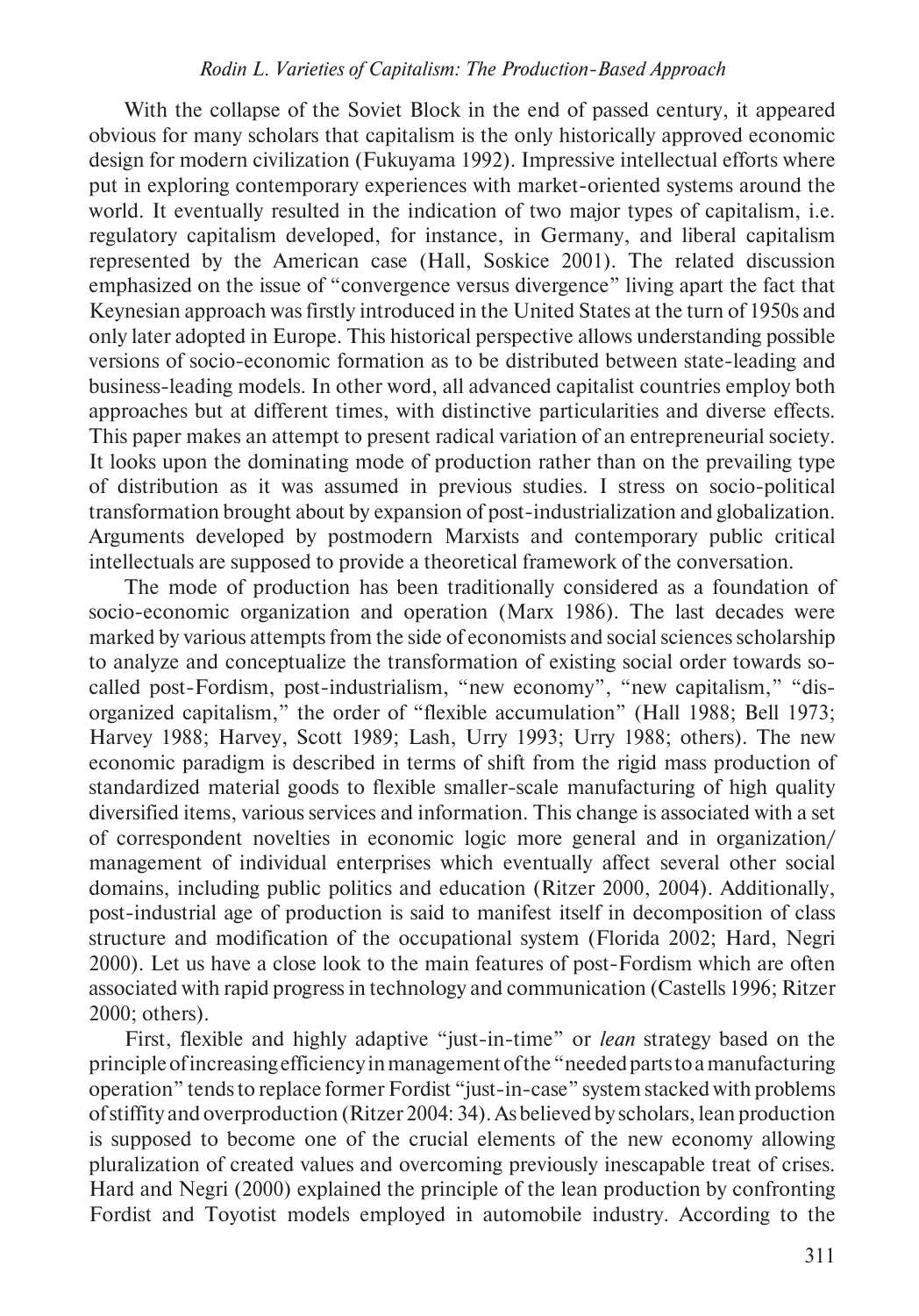scholars, Toyotism clams to change relationships between production and consumption in terms of improvement of producer-consumer interactions and prioritization of the demanding side over suppliers. "[P]roduction planning will communicate with markets constantly and immediately. Factories will maintain zero stock, and commodities will be produced just in time according to the present demand of the existing markets. This model thus involves not simply a more rapid feedback loop but an inversion of the relationship because…the production decision actually comes after and in reaction to the market decision. In the most extreme cases the commodity is not produced until the consumer has already chosen and purchased it" (Ibid: 289–290). In the same vein, other scholars agreed on the mutation of interconnection between production and consumption (and, correspondently, between producer and consumer) in postindustrial economy facilitated by increased role of communication, language and knowledge (Lazzarato 1996; Scarfone 2001; Virno 2001).

Second, fluidity, blurred division of labour, decentralized and semi-democratic working cooperation which mirror computer-based network interactions tend to champion over the traditional fixed and hierarchical organizational structure secured by coercive management (Castells 1996; Hall 1988; Hardt, Negri 2004; Scarfone 2001; Virno 2001). This innovative form of enterprise provides individual workers with wide range of activity, creativity and self-navigation resulting in the productivity increase (Ross 2004; 2008).

Third, informatization of various spheres of work and life accompanied by ongoing marketization of care and assistance, duties previously associated with unwaged home labor or informal economy, stimulated the development of service segment of contemporary market. According to Hard and Negri (Hard, Negri 2000: 285), measured by portion of workers involved or by portion of value produced, service sector claims to become a leading sphere of economy in advanced countries. An activity based on manipulation with knowledge, information and effect, service is said to invent a new logic of production in general (Ibid). That is what Lazzarato (Lazzarato 1996: 142) called a development of the *relations of service* which are driven on extension of sociality and extracting surplus value from communication and reproductive aspects of human life. Service economy exploits subjectivities of involved actors as "raw materials" for its operation. In this respect, Hardt and Negri (Hardt, Negri 1994: 19.0) introduced a notion of a *socialized worker* to stress the transformation from industrial system of socio-economic relationships towards "computerized and autonomous and cooperative labor." The new condition invents distinctive requirements for work which valid general sociability of a laborer as to be almost equally important as specific professional knowledge and skills (Lazzarato 1996).

At the same time, several scholars stress that high-tech, previously associated with the intellectual elite, have become a reality for industrial workers. The sophistication of labour have caused an advancement of proletarian self-consciousness manifested itself by what is called *mass intellectuality*, or *General Intellect* (in terms of Marx), the feature viewed to be one of the key elements of postindustrial society (Lazzarato 1996; Hard n.d; others). Hardt (n.d.) develops our understanding of the contemporary mode of General Intellect stating that the symbiosis of labour, knowledge, and communication creates necessity of constant transformation of one's spheres of expertise due to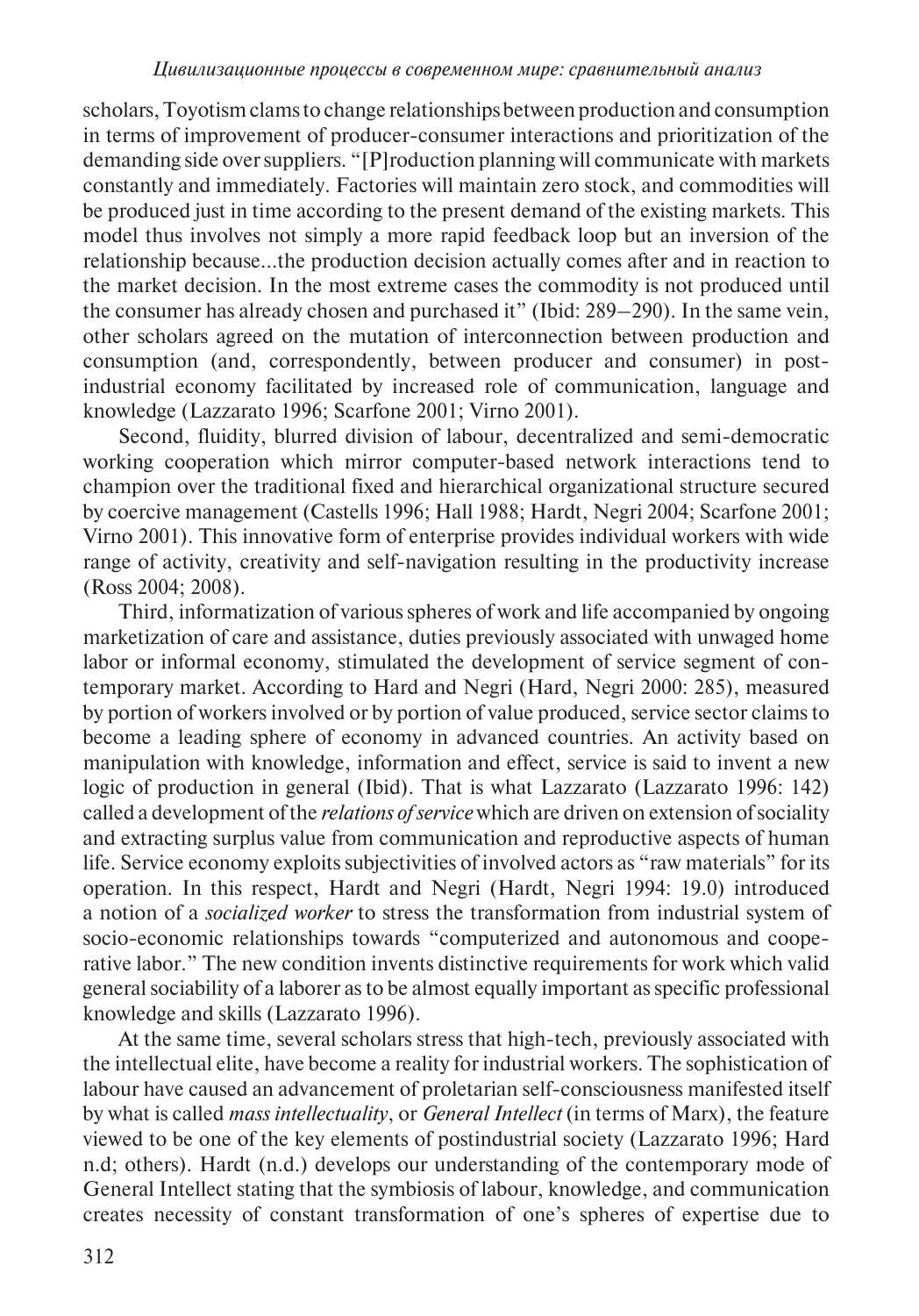flexibility of worker's position within the system of production. In this context, cultural consumption is considered to be a crucial source for the postindustrial labour force swift self-updating with valuable information and competences.

Forth, the very essence of labour and capital and their relationships are viewed to be re-fashioned in the post-industrial age of market economy. The concept of *immaterial labour* has emerged to describe new form of production resulting in no material objects, but rather in various cultural artifacts, intellectual and linguistic patterns (Hardt, Negri 1994, 2000, 2004; Lazzarato 1996). As explained by Lazzarato (Lazzarato 1996), the particularity of entities produced by means of non-manual labor is constituted by facts that they are normally been consumed in the very moment of creation and that the act of consumption itself does not lead to the destruction of a product instead profiling its effect in a form of specific ideological atmosphere. The immaterial commodities then embody an attempt of maintaining of social relationships which serve as a general source of valorization. As interpreted by Hardt and Negri (Hardt, Negri 2000: 290), "'immaterial labor' simply means labour-as-service".

In a course of development of immaterial labour concept, Hardt and Negri (Hardt, Negri 2000: 293) identify three forms of its appearance in new economy, including industrial manufacturing organized as a service, knowledge production based on intelligent manipulations, and affective labour driving on human interactivity and "bodily mode." What is stressed, however, it is not laboring practices and exploitation which are non-corporeal, but rather the outputs of working actions are supposed to be insubstantial surpluses (Hardt, Negri 2004).

The transformation of labour in post-industrial society is accompanied by the change in its relationships with capital. Drawing on the initial Marx's idea, Hardt and Negri (Hardt, Negri 1994: 14.5) describe *formal* and *real* subsumption of labour under capital to identify the contemporary socio-economic order. According to this approach, formal subsumption is a process of extension of capital by means of incorporation of previously free of entrepreneurship forms of production such as agriculture and craft manufacturing ("leftovers from the precapitalist era"). In earlier industrial times, these activities were adopted and transformed under an organizational structure of large factories and manufactures. In contrast to this extensive trend, real subsumption, which has been championing since mid twentieth century, brought an intensification of capitalist relationships in terms of proliferation of hegemony of capital into all aspects of human lives. "In the phase of the real subsumption, capital no longer has an outside in the sense that these foreign processes of production have disappeared. All productive processes arise within capital itself and thus the production of the entire social world take place within capital" (Hardt, Negri 1994: 14.5).

In the age of real subsumption, market-oriented relationships tend to transform society into what Hardt and Negri nominated as a *social factory* or *factory without walls* (Hardt, Negri 1994; see also Hardt, Negri 2000). This order arose on the definition of all types of workforce and laboring activities as essential sources of valurization, which means blurring of boundaries between production and reproduction, and between work and life. As recently specified by Caffentzis (Caffentzis 2005), in post-industrial economy not only human corporeal force, but also human subjectivity, intellect and sociability are put into work.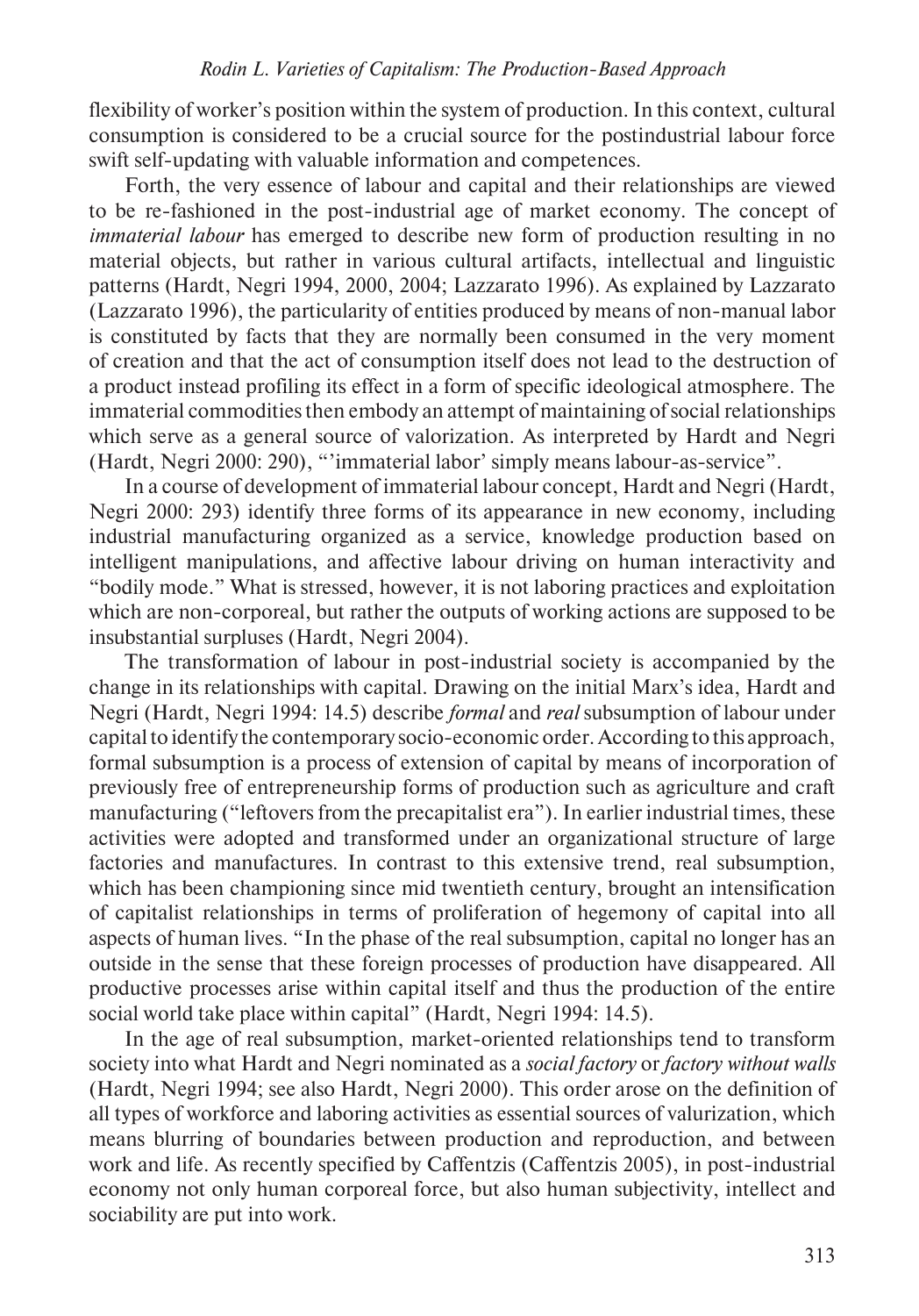The notion of *biopower* invented by Michael Foucault to identify "a strategy of power… which attempts to control and regulate the life of the population in general" (Foucault as cited in Trott 2007: 211) is viewed to be relevant for description of foundation of the social factory. In the post-industrial era, biopower manifests itself in a particular form of *governmentality* (term invented by Foucault, see Foucault 1991) which no longer can be reduced to the state management and control (Lazzarato 1996; Lorey 2006). As explained by Lazzarato (Lazzarato 1996: 135), "[c]apital wants a situation where command resides within the subject him- or herself, and within the communicative process. The "restricted" worker is to be responsible for his or her own control and motivation within the work group without a foreman needing to intervene, and the foreman's role is redefined into that of a facilitator."

Building of a factory-society starts with the exercising of biopower at the working place. As showed by social anthropological studies, the particular mode of non-visible regime of exploitation and discipline developed during last decade serves to utilize creative, communicative, and affective components of worker's personality for benefit of capital (Cohen 2008; McRobbie 2002; Ross 2003).

The transformation of labour-capital relations in post-industrial era manifested itself in a decline of measurability of value. As stated by Hardt and Negri (Hardt, Negri 2000, 2004; see also Negri, Hardt 1999), in the context of contemporary globalizing sociopolitical and economic order, traditional approaches to the comprehension of value have become irrelevant. Nowadays (economic) value is *immeasurable* and *beyond measure.*  The main scholars' arguments rise, first, on the understanding of intensive absorption of the entire society under capitalist command, and, second, on the acknowledgement of the role of cognitive and communicative components of contemporary living labour. As specified by Hardt and Negri, "'outside measure' refers to the impossibility of power's calculating and ordering production at a global level, 'beyond measure' refers to the vitality of the productive context, the expression of labour as desire, and its capacities to constitute the biopolitical fabric of Empire from below" (Hardt, Negri 2000: 357).

Thus value is *outside measure* meaning both as an essential use-value and a monetary equivalent (Negri, Hardt 1999: 81–86). If one considers well-known Marx's formula  $W = v + m$  in the context of post-industrial society, stress Negri and Hardt, it appears that variable capital has become unfixed due to re-location of labor-power in a *nonplace.* In earlier stage of market relationships (i.e. formal subsumption), labor-power had had to be brought from the outside of capital (i.e. private sphere of individuals' life providing reproduction of workforce) to animate capitalist mode of production. Consequently, the value of labor-power (an average price of its reproduction) and related exchange-value were determined by the logic and resources of this external domain. Later on, in the period of real subsumption fully realized during second part of twenties century, reproduction has become totally grasped and increasingly exploited by capital. Consequently, any objective measurement of value disappeared. In this context, exchange-value represented by monetary indicator claims to offer a helpful substitute. But money has becoming virtualized or detached from the real goods and lost capacity to index anything. As shown by the scholars on the analysis of flexibility of stock markets and daily change of the commodity prices, in the age of artificialization of capital and rise of its manipulability, no strict relevance can be found in contemporary economic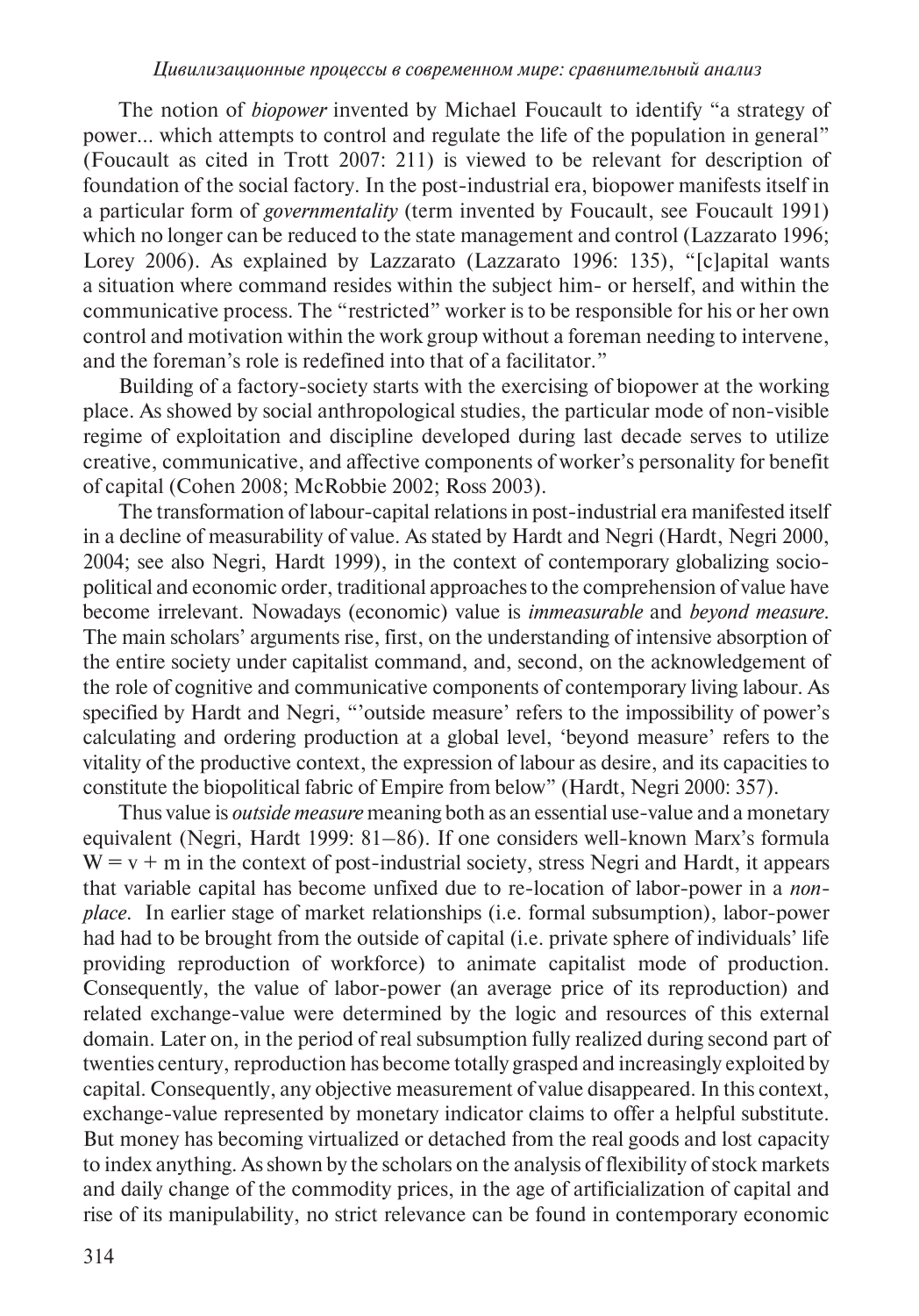statistics; power continuously re-defines measuring methods which now appear to be open and conventional (Hardt, Negri 2000: 355–356; see also Negri, Hardt 1999).

In the case of immaterial production, value is also *beyond measure* because it has become a *social labor* or a "general social activity" of multitude, a "common power to act" that cannot be fully registered by any objective approach (Negri, Hardt 1999: 86). Since immaterial labor tends to involve a productive subjectivity as a whole ("loving, transforming, creating"), value should be considered rather as a *value-affect* and an "investment of desire" (Negri, Hardt 1999: 87). In this context, not surprisingly that the world of service economy is to the large extend guided by non-monetary benefits such as respect, interconnection, recognition and other social capitals irregularly translated into the economic benefits. Consequently, there is no common standard of measurement in service industries; one could rather find a variety of approaches to the value determination in this sphere.

The immeasurability of value has established a condition characterized by collapse of the index of exploitation. Determined in classical literature as a ratio of socially necessary labor and surplus labor, the rank of exploitation can no longer be calculated while it remains a reality in the local and global contexts (Negri, Hardt 1999: 74).

Informatization put an impact to the existential format of capital as well. As described by Bauman (Bauman 2000: 149–150): "[C]apitalism has become exterritorial, light, unencumbered and disembodied to an precedential extend…Having shed the ballast of bulky machinery and massive factory crews, capital travels light with no more than cabin luggage — a briefcase, laptop computer and cellular telephone." In this flexible and easy movable form, capital has developed innovative approaches to the self-reproduction and extension in the age of technological progress. Caffentzis (Caffentzis 2005 n.d.) identified a new phenomenon, *relative surplus value,* which nowadays is widely employed for economic stabilization. According to the scholar, the main idea consists in an attempt of redirection of surplus produced in labourintensive sectors towards low-labour (and, consequently, surplus-free) industries. This compromise secures appropriate profitability and thus the very existing of the high-tech economic segments. "[T]he computer requires the sweat shop, and the cyborg's existence is premised on the slave" (Caffentzis n.d.: para 15). In fact, notices Caffentzis (Caffentzis 2005), already Marx described this mechanism in *Grundrisse* as to be a matter of technologized future: "prices of the commodities produced in many branches of production with relatively little labor have a mathematically determined character: their price of production includes surplus value created in other branches of production of lower organic composition in proportion to the capital invested in the industry" (Marx as cited in Caffentzis 2005: 106). Such scheme has become possible due to the substitution of factual value of commodities by their *prices of production.* 

Another approach allowing compensation of low rate of profit in the fixed capital dominated sectors is colonization of enclaves of living labour in the Third World countries (Caffentzis n.d.; Hardt, Negri 2000; Wright n.d; others). In this respect, Caffentzis (n.d.) concludes that in the discussion on the post-industrial capitalism one should take into consideration global division of labour and new geography of exploitation. Additionally, the scholar pointes to the increasing asymmetry between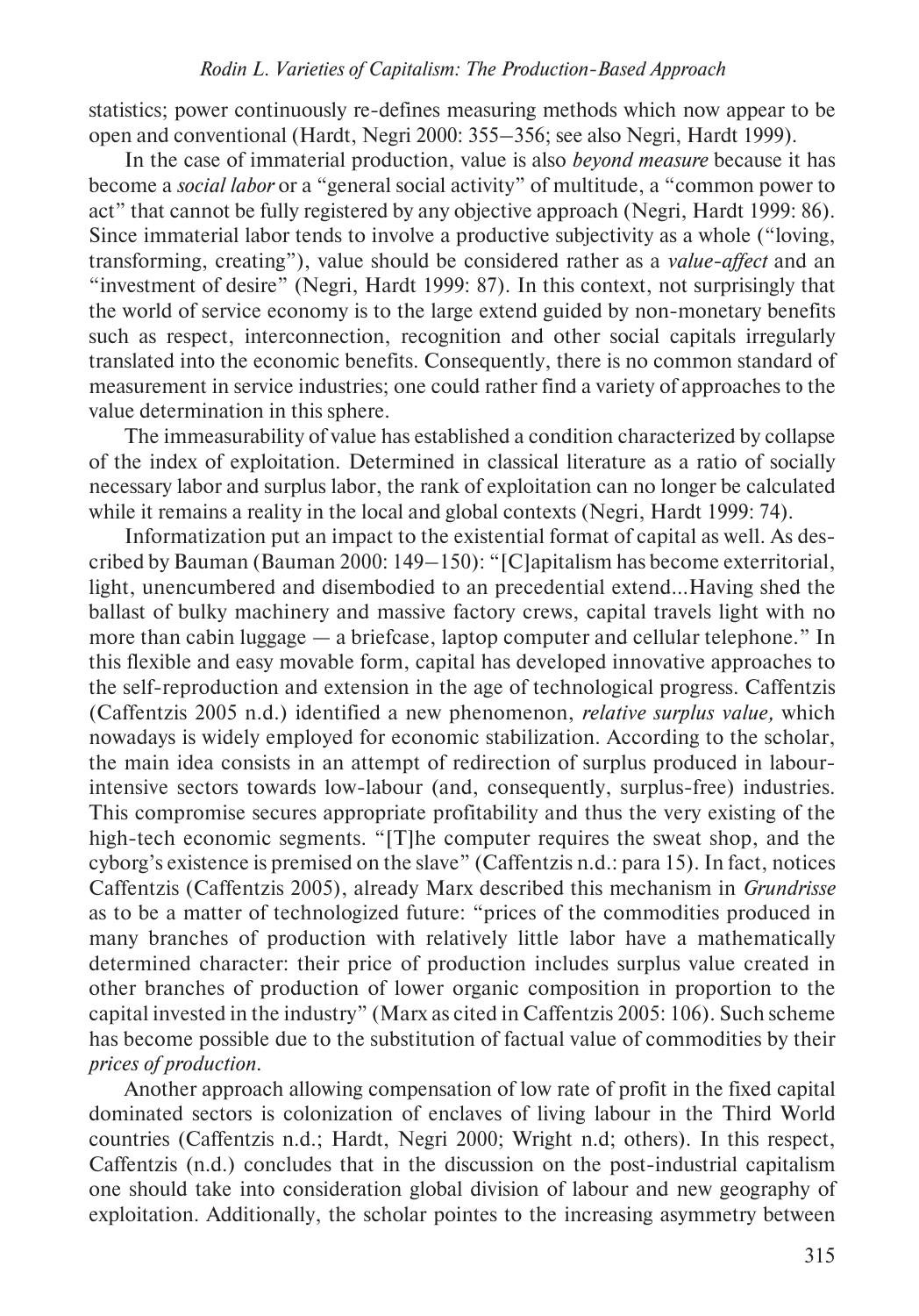working class of advanced and developing societies leading to the destruction of international solidarity.

Driving on imperatives of flexibility and innovations, post-industrial mode of production tends to inform the entire society in terms of fluidization, continuous reconfiguration and following decrease in certainty (Bauman 2000; Bourdieu 1999; Scarfone 2001). New shared experience of "reinvention" of social institutions constitutes a sense of unfixity as to be passages between appropriated and prospective time frames; fractured sociality and non-linear definition of progress become essential condition for elevation of productivity (Bauman 2000). In this context, some fundamental elements of social system, including universal rights and basic guarantees, face radical challenge (Scarfone 2001). This fact is especially notable since flexibility, mobility and technologically-mediated nature of labouring activities put demobilizing impact to the post-industrial labor force which has become highly diversified in needs, interests, lifestyles and attitudes (Fantone 2007; Gill, Pratt 2008; Ritzer 2000). In this respect, the scholars indicate a decline of trade unions and labour political parties due to the lack of representational potential and decomposition of collective identities. As was also mentioned above, class solidarity and cooperation appeared under attack in the context of widening of geographies of employment.

To close current conversation, in this essay, an effort has been made to present an alternative vision on dissimilarities of contemporary market economies. I grounded my arguments by the acknowledgement of leading role of technology in socio-economic development. This approach corresponds with the understanding shared among representational part of the scholarly community, including researchers whose papers we had as the compulsory reading during our course (e.g. Eichengreen 2007). Even if there is no agreement on the issue of final instillation of post-industrial order, it promises to celebrate a fundamentally new from of a market-driven society. As was discussed in the paper, the change in ontology and phenomenology of both labour and capital triggered by informatization of various sides of social life tend to create a unique condition when entire society in its productive and reproductive aspects is turned into a resource of capital extension. Supported by widely spread neo-liberal ideology and politics, this innovative order of power nowadays claims for the global expansion and hegemony.

#### **References**

*Bauman Z.* Liquid modernity. Cambridge: Polity Press, 2000.

*Bell D.* The coming of postindustrial society. New York: Basic Books, 1973.

*Bourdieu P.* Job insecurity is everywhere now // Acts of resistance: Against the tyranny of the market. New York: New Press, 1999. Pp. 81–87.

*Caffentzis G.* (2005) Immeasurable value? An essay on Marx's legacy. The commoner, 10. Retrieved September 18, 2007 [http://www.commoner.org.uk/?p=22].

*Caffentzis G.* (n.d.). The end of work or the renaissance of slavery? A critique of Rifkin and Negri. Retrieved November 1, 2008. [http://www.ecn.org/finlandia/autonomia/ theend.txt].

*Castells M.* The rise of the network society. Cambridge, MA: Blackwell Publishers, 1996. *Cohen N.* (Bio)power to the people? Stream: Culture/Politics/Technology. 2008. Vol. 1: 71–86. Retrieved September 3, 2009. [http://www.streamjournal.org/index.php/

stream/issue/view/2/showToc]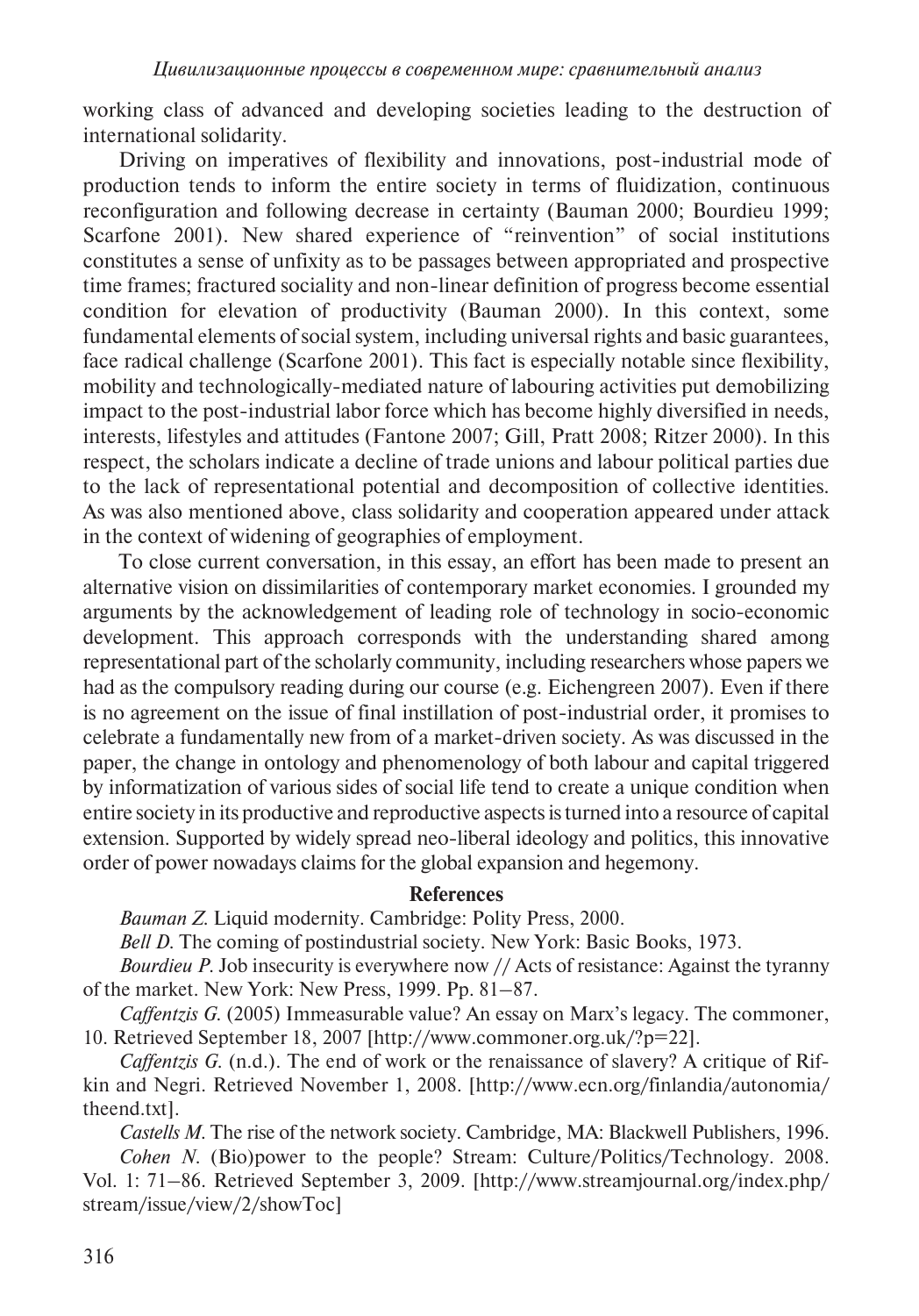*Eichengreen B.* The European Economy since 1945: Coordinated Capitalism and Beyond. Princeton and Oxford: Princeton University Press, 2007.

*Fantone L.* Precarious changes: Gender and generational politics in contemporary Italy // Feminist Review. 2007. Vol. 87. Pp. 5–20.

*Foucault M.* Governmentality // G. Bruchell et al. (eds.). The Foucault Effect: Studies in Governmentality. Chicago, 1991. Pp. 87–104.

*Florida R.* The rise of creative class. And how it's transforming work, leisure, community and everyday life. New York: Basic Books, 2002.

*Fukuyama Fr.* The end of history and the last man. Penguin, 1992.

*Gill R., Pratt A.* Precarity and cultural work in the social factory? Immaterial labour, precariousness and cultural work // Theory, Culture & Society. 2008. Vol. 25 (7–8). Pp. 1–30.

*Hall P., Soskice D.* An Introduction to Varieties of Capitalism // P. Hall, D. Soskice

(eds.) Varieties of Capitalism: the Institutional Foundations of Comparative Advantage. Oxford: Oxford University Press, 2001. Pp. 1–70.

*Hall S.* Brave New World // Marxism Today. October 1998. Pp. 24–29.

*Hard M., Negri A.* Labor of Dionysus. A critique of the state-form. Theory out of Bounds. Vol. 4. Minneapolis, London: University of Minnesota Press, 1994.

*Hard M., Negri A*. Empire. Cambridge, Massachusetts, London, England: Harvard University Press, 2000.

*Hard M., Antonio N.* Labor of Dionysus. A critique of the State-Form. Theory out of Bounds. Vol. 4. Minneapolis, London: University of Minnesota Press, 1994.

*Hardt M.* (n.d.). Affective labour. Retrieved October 5, 2007. [http://www.generationonline.org/p/fp\_affectivelabour.htm]

*Harvey D., Scott A.J.* The practice of human geography: theory and empirical specificity in the transition from Fordism to flexible accumulation // B. MacMillan (ed.) Remodelling Geography Oxford: Basil Blackwell, 1989. Pp. 220–226.

*Harvey D.* The geographical and geopolitical consequences of the transition from Fordist to flexible accumulation // G. Sternleib and J.W. Hughes (eds.). America's new market geography. New Brunswick, NJ: Centre for Urban Policy Research Press, 1988. Pp. 101–134.

*Lash S., Urry J.* Economies of signs and space. London: SAGE, 1993.

*Lazzarato M*. Immaterial labor // P. Virno, M. Hardt (eds.), P. Colilli and **E.** Emory (trans.), Radical thought in Italy: A potential politics. Minneapolis: University of Minnesota Press, 1996. Pp. 133–147.

*Lorey I.* (2006). Governmentality and self-precarization: On the normalization of cultural producers. Online publication. Eipcp. European Institute for Progressive Cultural Studies. Retrieved December 20, 2007 [http://eipcp.net/transversal/1106/lorey/en]

*McRobbie A.* Clubs to companies: Notes on the decline of political culture in speeded up creative worlds // Cultural Studies. 2002. 16 (4). Pp. 516–531.

*Marx K.* Introduction to the Grundrisse // Jon Elster (ed.). Karl Marx: a reader. Cambridge, Ney York, New Rochelle, Melbourne, Sydney: Cambridge University Press, 1986. Pp. 3–20.

*Negri A., Hardt M.* Value and affect // Boundary 2. 1999. Vol. 26 (2). Pp. 77–88.

*Ritzer G.* Modern social theory. Fifth Edition. Boston: McGraw-Hill Humanities/ Social Sciences/Langua, 2000.

*Ritzer G.* The McDonaldization of society. Revised new century edition. London & New York: Pine Forge Press, 2004.